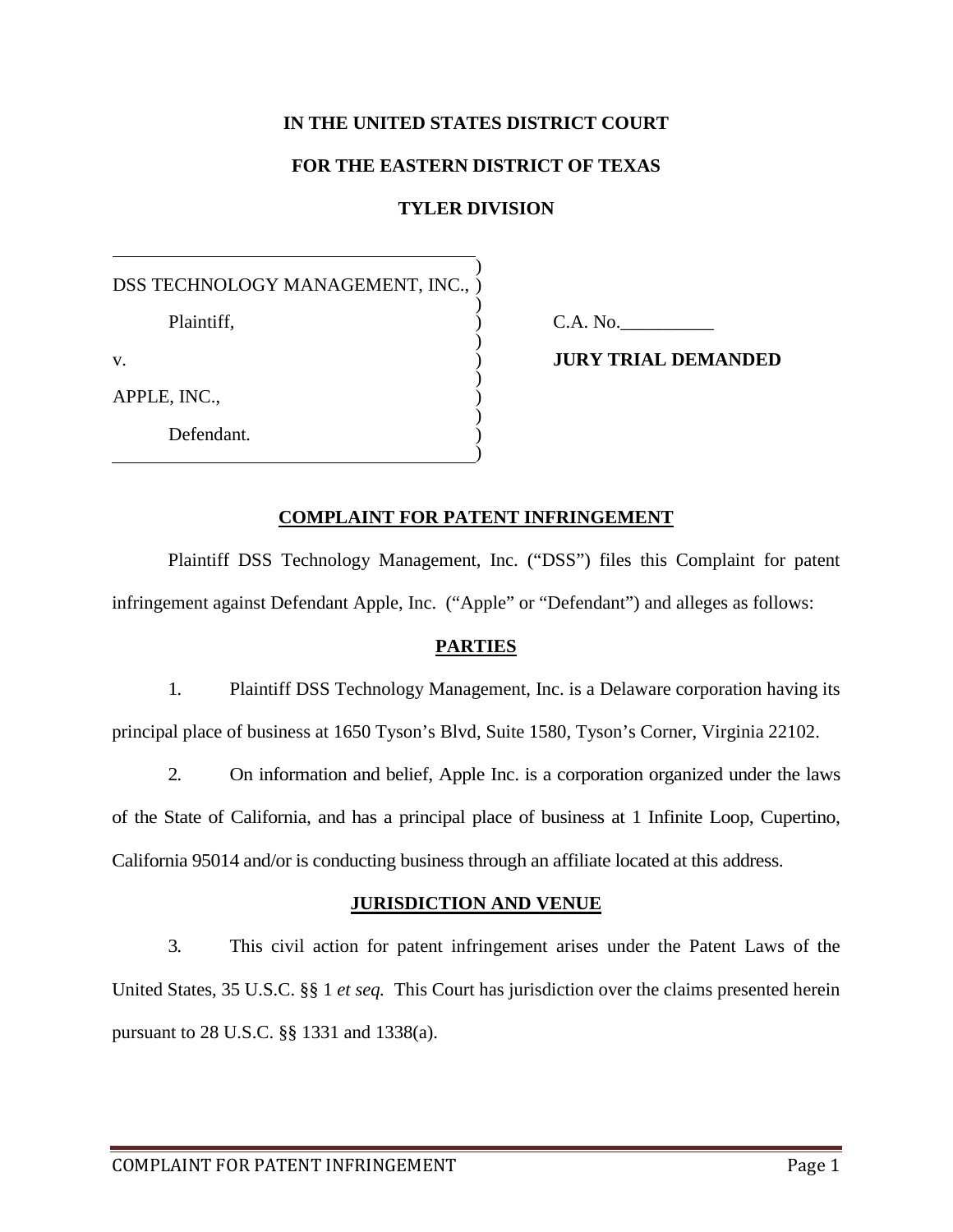4. DSS has an office in this District located at 3200 Troup Highway, Ste. 228, Tyler, Texas 75701.

5. On information and belief, Apple makes, imports, uses, sells, and/or offers for sale the Accused Instrumentalities (as defined below) within the United States, including this District, that infringe one or more claims of United States Patent No. 6,128,290 entitled "Personal Data Network" (the "'290 Patent"). The '290 Patent was duly and legally issued by the United States Patent and Trademark Office on October 3, 2000. A true and correct copy of the '290 Patent is attached hereto as Exhibit 1.

6. On information and belief, Apple makes, imports, uses, sells, and/or offers for sale the Accused Instrumentalities (as defined below) within the United States, including this District, that infringe one or more claims of United States Patent No. 5,699,357 entitled "PERSONAL DATA NETWORK" (the "'357 Patent"). The '357 Patent was duly and legally issued by the United States Patent and Trademark Office on December 16, 1997. A true and correct copy of the '357 Patent is attached hereto as Exhibit 2.

7. The '290 Patent and '357 Patent are collectively referred to herein as the "Asserted Patents."

8. DSS is the owner by assignment of all rights, title, and interests in the Asserted Patents, and is entitled to sue for past and future infringement thereof.

9. On information and belief, Apple is engaged in the business of developing and selling computers and consumer electronics. More particularly, Apple offers Mac Mini and iMac computers that provide wireless Bluetooth connections to a plurality of peripheral devices, namely a keyboard and a mouse. *See* <http://www.apple.com/mac-mini/> and <http://www.apple.com/imac/> (last visited November 20, 2013). Additionally, Apple advertises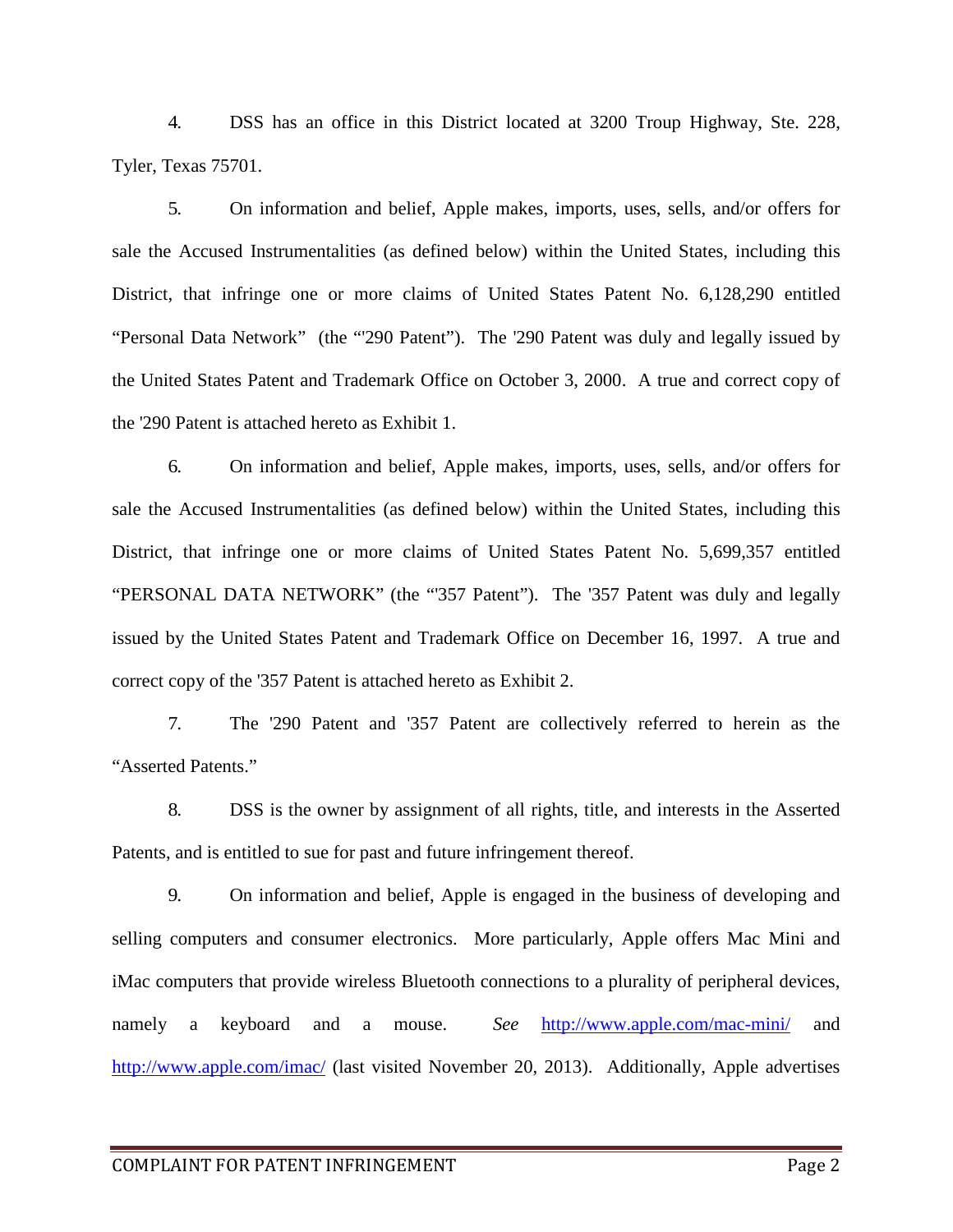the Mac Pro computer that will be offered for sale beginning in December 2013 that will also have a plurality of wireless peripheral devices. *See* <http://www.apple.com/mac-pro/> (last visited November 20, 2013). The Mac Mini, iMac, and Mac Pro computers are referred to herein as the "Accused Computer Instrumentalities."

10. On information and belief, Apple sells a number of consumer electronic products that include the capability of using a plurality of Bluetooth wireless peripherals. These products include the iPhone product line, iPad product line, iPod Touch product line, and iPod Nano product line (these product lines are referred to herein as the "Accused Consumer Electronics Instrumentalities"). At least by the filing of this action, Apple has been given actual notice of the existence of the '290 Patent and the '357 Patent. In spite of having received such notice, Apple has intended, and continues to intend, to induce patent infringement by its customers, and, as of at least the filing date of this action, has had knowledge that the inducing acts would cause infringement or, alternatively, has been willfully blind to the possibility that its inducing acts would cause infringement. The Accused Computer Instrumentalities and the Accused Consumer Electronics Instrumentalities comprise the Accused Instrumentalities.

11. On information and belief, Apple, offers for sale, and sells the Accused Instrumentalities in this District via an interactive website, [http://store.apple.com/us,](http://store.apple.com/us) that encourages a website visitor to purchase directly from Apple. On information and belief, Apple also markets, offers for sale, and sells the Accused Instrumentalities via retailers in this District.

12. On information and belief, Apple directly and/or indirectly imports, manufactures, uses, offers for sale, and/or sells the Accused Instrumentalities within the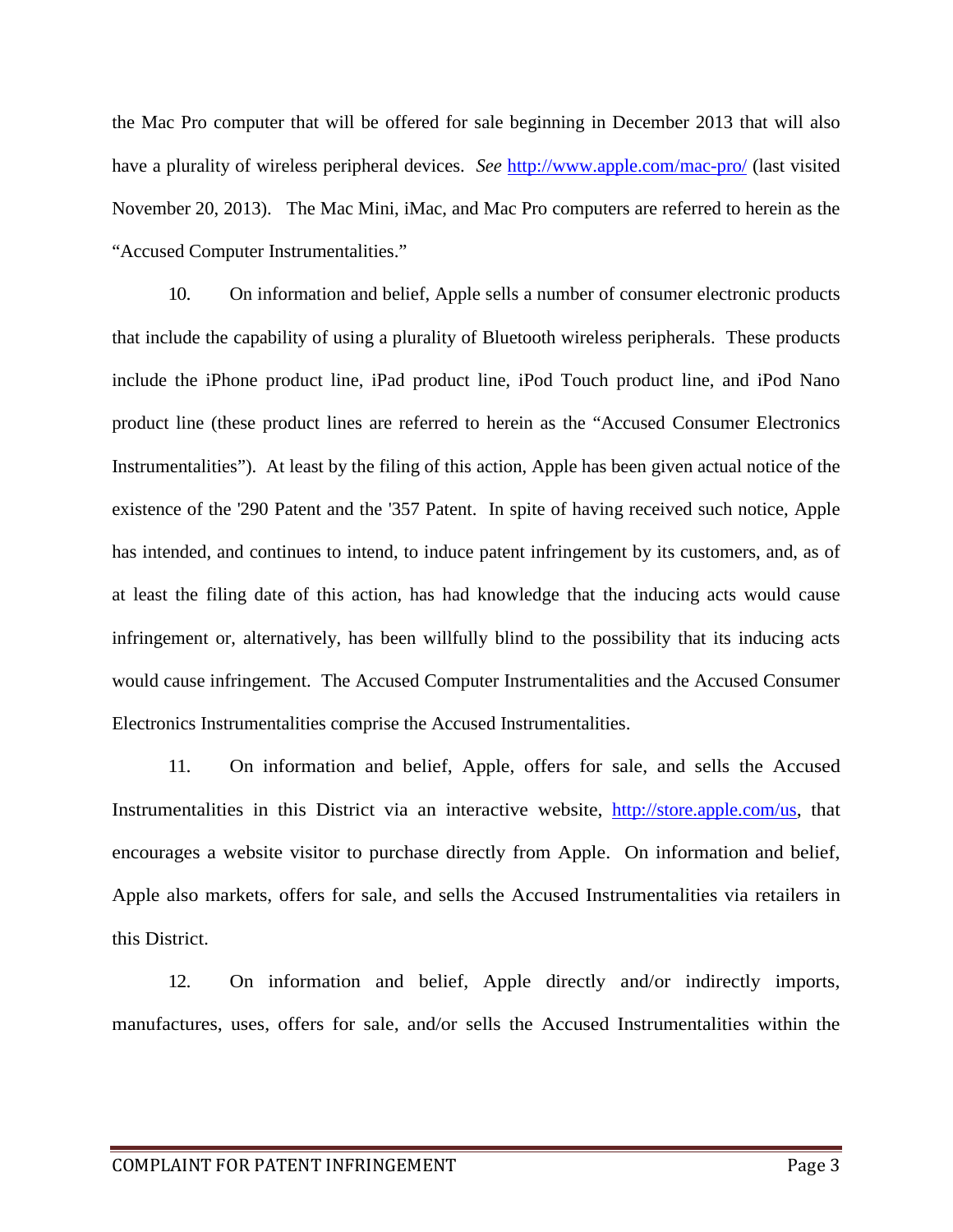United States, including this District, that infringe one or more claims of the Asserted Patents.

13. Apple is a foreign corporation transacting business within the state of Texas; is causing tortious injury to DSS by committing all or part of the tortious acts described herein within the State of Texas, including this District; is causing tortious injury to DSS in the State of Texas, including this District, by committing all or part of the tortious acts or omissions described herein outside the state of Texas; and/or is causing tortious injury by committing all or part of the tortious acts or omissions described herein outside the state of Texas while regularly conducting or soliciting business or deriving revenue from goods used or consumed or services rendered within the State of Texas, including this District. Apple has transacted and continues to transact business in this District, and has committed acts of patent infringement in this District. Therefore, this Court has general and specific personal jurisdiction over each of the Paradigm Entities under the Texas long-arm statute, TEX. CIV. PRAC. & REM. CODE §17.042.

14. Venue is proper in this District pursuant to 28 U.S.C. § 1400(b) and 1391(c).

### **GENERAL ALLEGATIONS**

15. On information and belief, Apple is engaged in the business of developing, making or having made, using, offering for sale and selling the Accused Instrumentalities. Among the many features of the Accused Instrumentalities is the ability to connect to a plurality of wireless peripherals. On information and belief, each of the Accused Instrumentalities constitute an integrated hardware and software solution that acts, among other capacities, as a data network system in which the server and the peripherals communicate in low duty cycle RF bursts.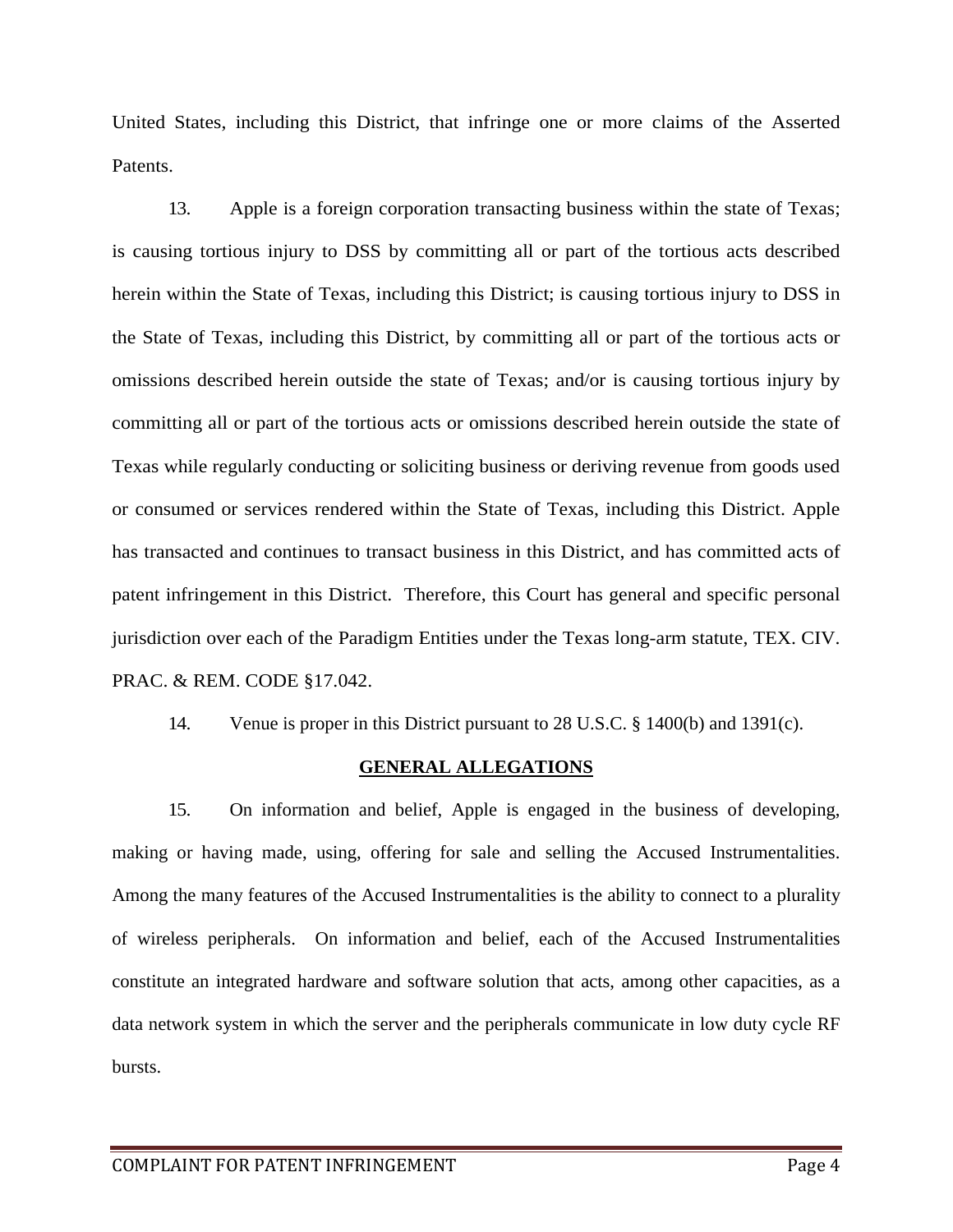### **FIRST CLAIM FOR RELIEF**

(Infringement of the '290 Patent)

16. DSS incorporates paragraphs 1 through 15 as though fully set forth herein.

17. Upon information and belief, Apple has been and now is directly infringing one or more claims of the '290 Patent by making, importing, using, offering for sale, and/or selling the patented inventions, and/or indirectly infringing one or more claims of the '290 Patent by actively inducing others to use the patented inventions.

18. More particularly, without limitation, Apple is now directly infringing one or more claims of the '290 Patent by making, importing, using (including use for testing purposes), offering for sale, and/or selling the Accused Computer Instrumentalities, all in violation of 35 U.S.C. § 271(a). The Accused Computer Instrumentalities provide a system for communicating data in which the server and the peripherals communicate in low duty cycle RF bursts as claimed in one or more claims of the '290 Patent. As shown by Apple's technical publications, the Accused Instrumentalities can be configured to perform the method(s) claimed in one or more claims of the '290 Patent.

19. In addition and/or in the alternative, Apple has been and/or now is indirectly infringing one or more claims of the Asserted Patents by inducing customers to use the Accused Instrumentalities to directly infringe one or more claims of the Asserted Patents in violation of 35 U.S.C. § 271(b).

20. At least by the filing of this action, Apple has been given actual notice of the existence of the '290 Patent. In spite of having received such notice, Apple has intended, and continues to intend, to induce patent infringement by its customers, and, as of at least the filing date of this action, has had knowledge that the inducing acts would cause infringement or,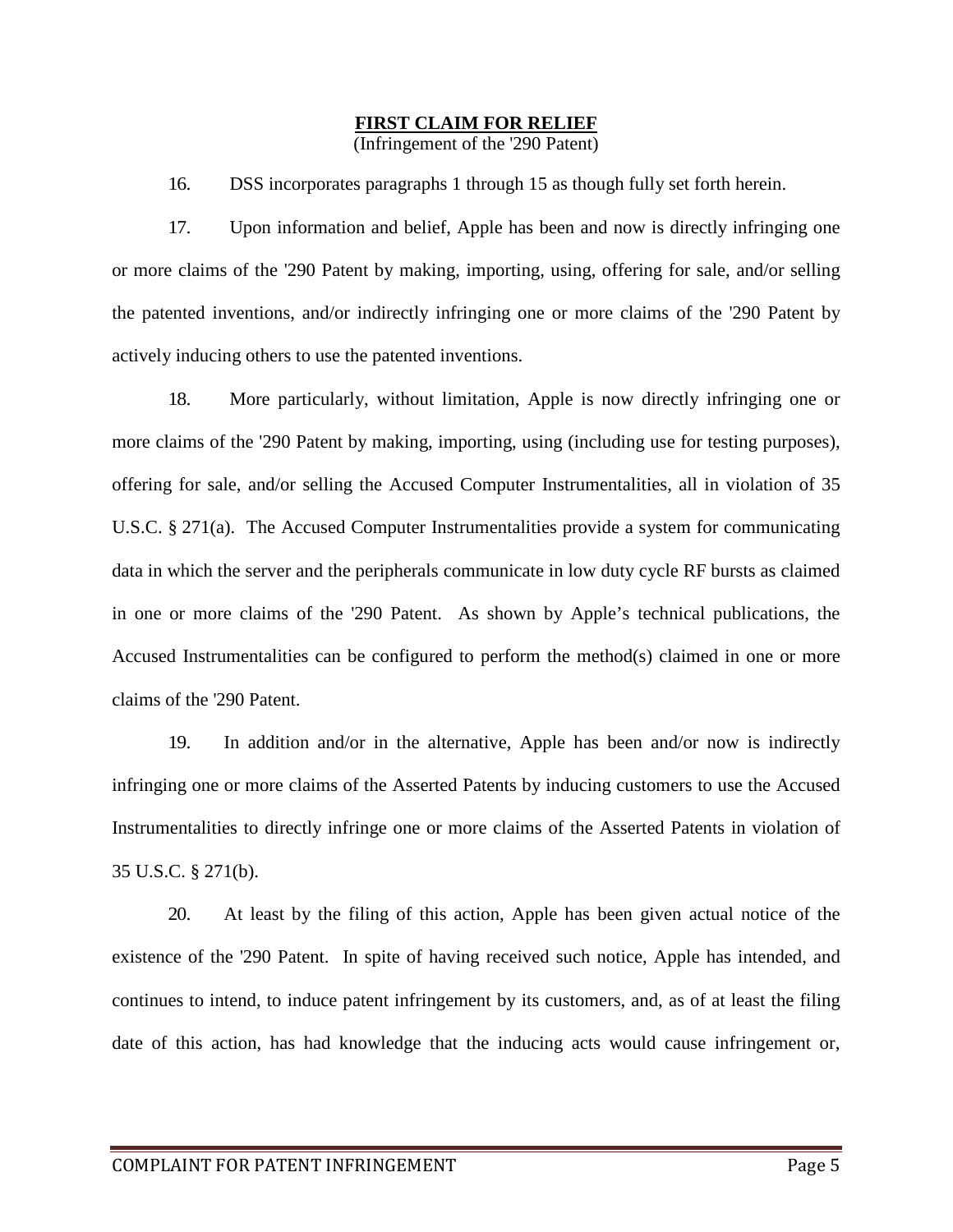alternatively, has been willfully blind to the possibility that its inducing acts would cause infringement.

21. The Accused Instrumentalities comprise the systems claimed in one or more claims of the '290 Patent. Apple has engaged in indirect infringement by its post-complaint conduct of providing its customers with the infringing Accused Instrumentalities, and/or by providing the Accused Instrumentalities and providing instructions to enable those customers to use the Accused Instrumentalities, each of which constitute the system claimed in one or more claims of the '290 Patent.

22. By way of example, and not as a limitation, Apple induces such infringement by at least making its website available to customers and providing links and/or other directions on its website and/or the internet to instruct and teach users to use the Accused Instrumentalities in an infringing manner. Apple engages in such activities knowingly and, at least from the time of receipt of the present Complaint, has done so with the knowledge that such activities induce customers to directly infringe the Asserted Patents. In addition, or, in the alternative, Apple engages in such activities knowingly, and, at least from the time of receipt of the present Complaint, has sold or distributed the Accused Instrumentalities knowing that such Accused Instrumentalities are especially made or adapted for use by its customers in an infringing use of one or more claims of the Accused Instrumentalities. On information and belief, Apple's customers configure the Accused Instrumentalities to communicate as described and claimed in the Asserted Patents. Thus, Apple's customers, by using the Accused Instrumentalities, directly infringe the claimed method(s) of the Asserted Patents.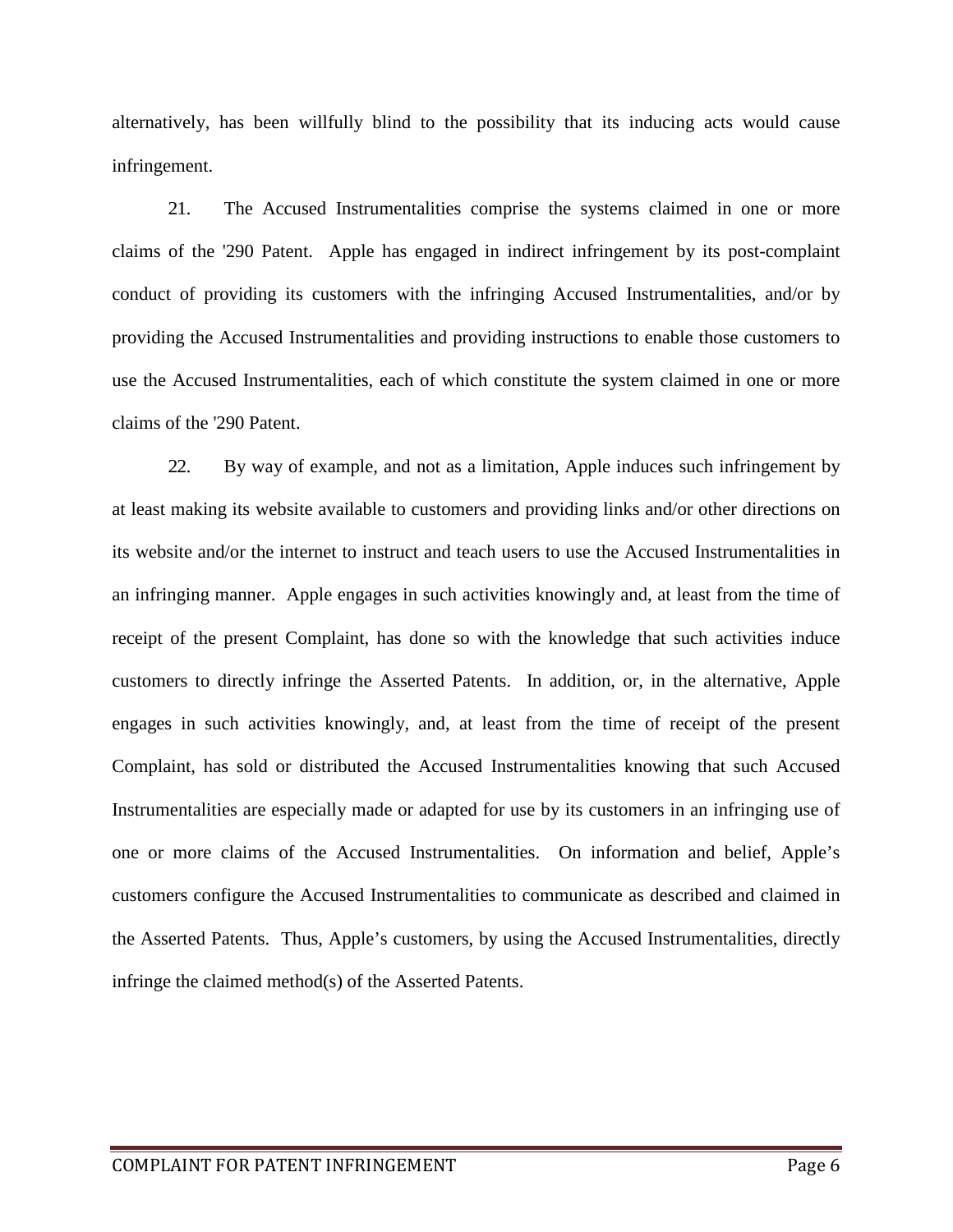23. DSS has been damaged by the infringing activities of Apple, and will be irreparably harmed unless those infringing activities are preliminarily and permanently enjoined by this Court. DSS does not have an adequate remedy at law.

24. By the filing of this action, Apple has been given actual notice of the existence of the '290 Patent. Despite such notice, Apple continues in acts of infringement without regard to the '290 Patent, and will likely continue to do so unless otherwise enjoined by this Court. DSS is not presently seeking damages against Apple for indirect infringement for the period prior to the filing of this Complaint. However, in the event that DSS learns through discovery that Apple had actual notice of the '290 Patent prior to the filing of this Complaint, DSS reserves the right to seek damages for Apple's activities prior to filing.

### **SECOND CLAIM FOR RELIEF**

(Infringement of the '357 Patent)

25. DSS incorporates paragraphs 1 through 15 as though fully set forth herein.

26. Upon information and belief, Apple has been and now is directly infringing one or more claims of the '570 Patent by making, importing, using, offering for sale, and/or selling the patented inventions, and/or indirectly infringing one or more claims of the '570 Patent by actively inducing others to use the patented inventions.

27. More particularly, without limitation, Apple is now directly infringing one or more claims of the '357 Patent by making, importing, using (including use for testing purposes), offering for sale, and/or selling the Accused Consumer Electronics Instrumentalities, all in violation of 35 U.S.C. § 271(a). The Accused Consumer Electronics Instrumentalities provide a battery powered system for communicating data in which the server and the peripherals communicate in low duty cycle RF bursts as claimed in one or more claims of the '357 Patent. As shown by Apple's technical publications, the Accused Consumer Electronics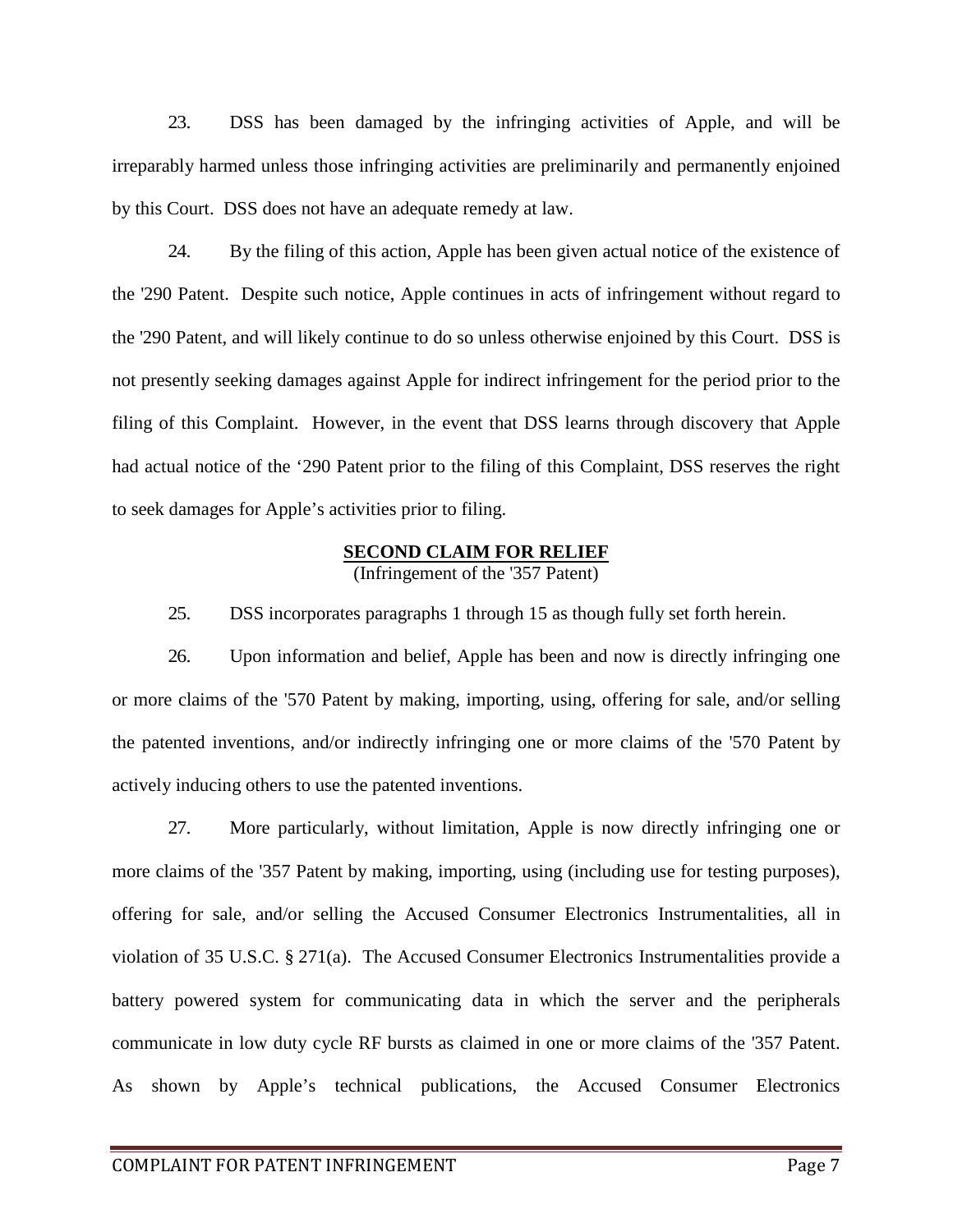Instrumentalities can be configured to as systems described in one or more claims of the '357 Patent.

28. In addition and/or in the alternative, Apple has been and/or now is indirectly infringing one or more claims of the Asserted Patents by inducing customers to use the Accused Instrumentalities to directly infringe one or more claims of the Asserted Patents in violation of 35 U.S.C. § 271(b).

29. At least by the filing of this action, Apple has been given actual notice of the existence of the '357 Patent. In spite of having received such notice, Apple has intended, and continues to intend, to induce patent infringement by its customers, and, as of at least the filing date of this action, has had knowledge that the inducing acts would cause infringement or, alternatively, has been willfully blind to the possibility that its inducing acts would cause infringement.

30. The Accused Instrumentalities comprise the systems claimed in one or more claims of the '357 Patent, and, when configured and used as described in Apple's technical publications, perform the method(s) described and claimed in the Asserted Patents. Apple has engaged in indirect infringement by its post-complaint conduct of providing its customers with the infringing Accused Instrumentalities, and/or by providing the Accused Instrumentalities and providing instructions to enable those customers to use the Accused Instrumentalities, in configurations which constitute the system claimed in one or more claims of the '357 Patent.

31. By way of example, and not as a limitation, Apple induces such infringement by at least making its website available to customers and providing links and/or other directions on its website and/or the internet to instruct and teach users to use the Accused Instrumentalities in an infringing manner. Apple engages in such activities knowingly and, at least from the time of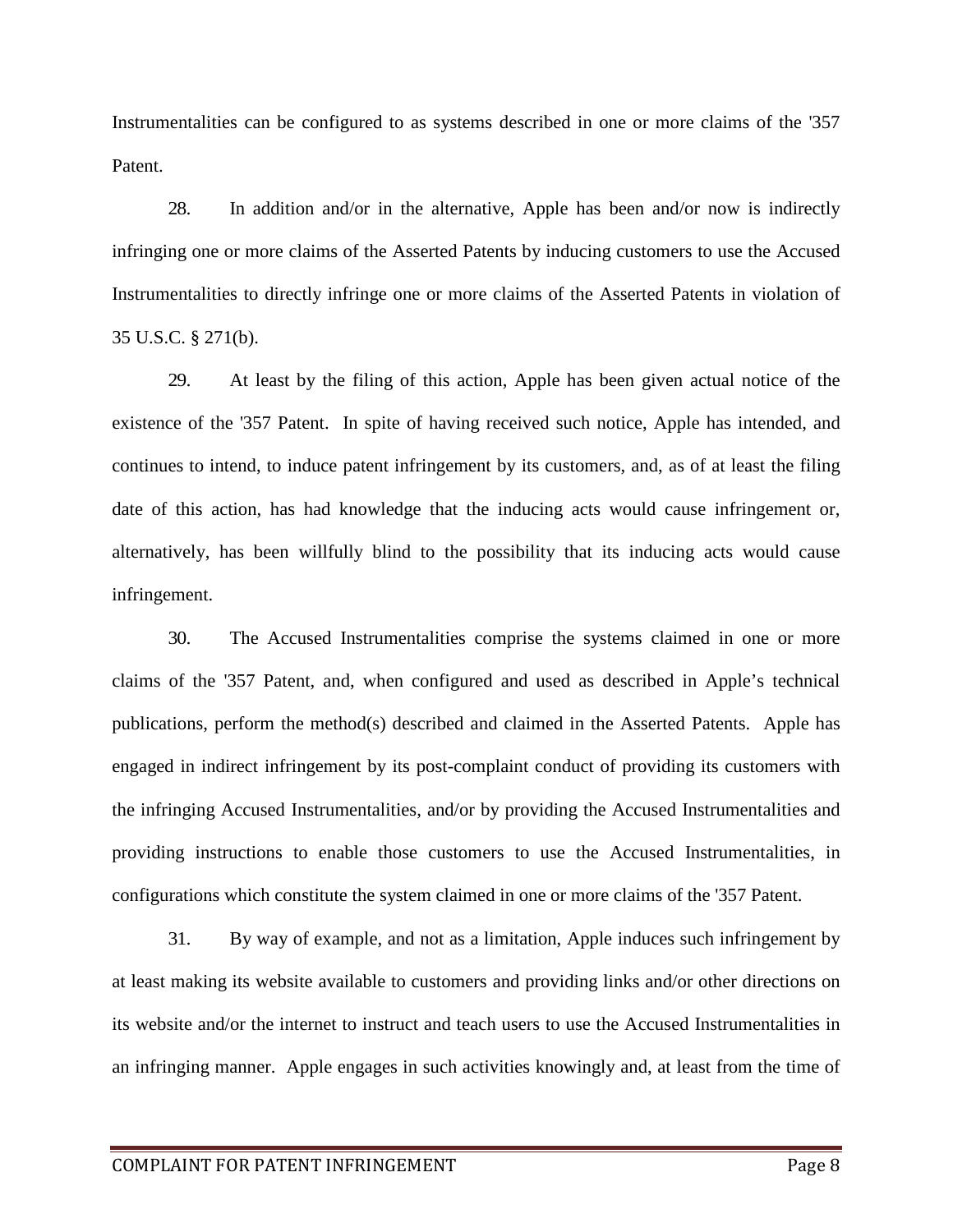receipt of the present Complaint, has done so with the knowledge that such activities induce customers to directly infringe the Asserted Patents. In addition, or, in the alternative, Apple engages in such activities knowingly, and, at least from the time of receipt of the present Complaint, has sold or distributed the Accused Instrumentalities knowing that such Accused Instrumentalities are especially made or adapted for use by its customers in an infringing use of one or more claims of the Accused Instrumentalities. On information and belief, Apple's customers configure the Accused Consumer Electronics Instrumentalities as a battery powered system for communicating data in which the server and the peripherals communicate in low duty cycle RF bursts as described and claimed in the Asserted Patents. Thus, Apple's customers, by using the Accused Instrumentalities, directly infringe the system claims of the Asserted Patents.

32. DSS has been damaged by the infringing activities of Apple, and will be irreparably harmed unless those infringing activities are preliminarily and permanently enjoined by this Court. DSS does not have an adequate remedy at law.

33. By the filing of this action, Apple has been given actual notice of the existence of the '357 Patent. Despite such notice, Apple continues in acts of infringement without regard to the '357 Patent, and will likely continue to do so unless otherwise enjoined by this Court. DSS is not presently seeking damages against Apple for indirect infringement for the period prior to the filing of this Complaint. However, in the event that DSS learns through discovery that Apple had actual notice of the '357 Patent prior to the filing of this Complaint, DSS reserves the right to seek damages for Apple's activities prior to filing.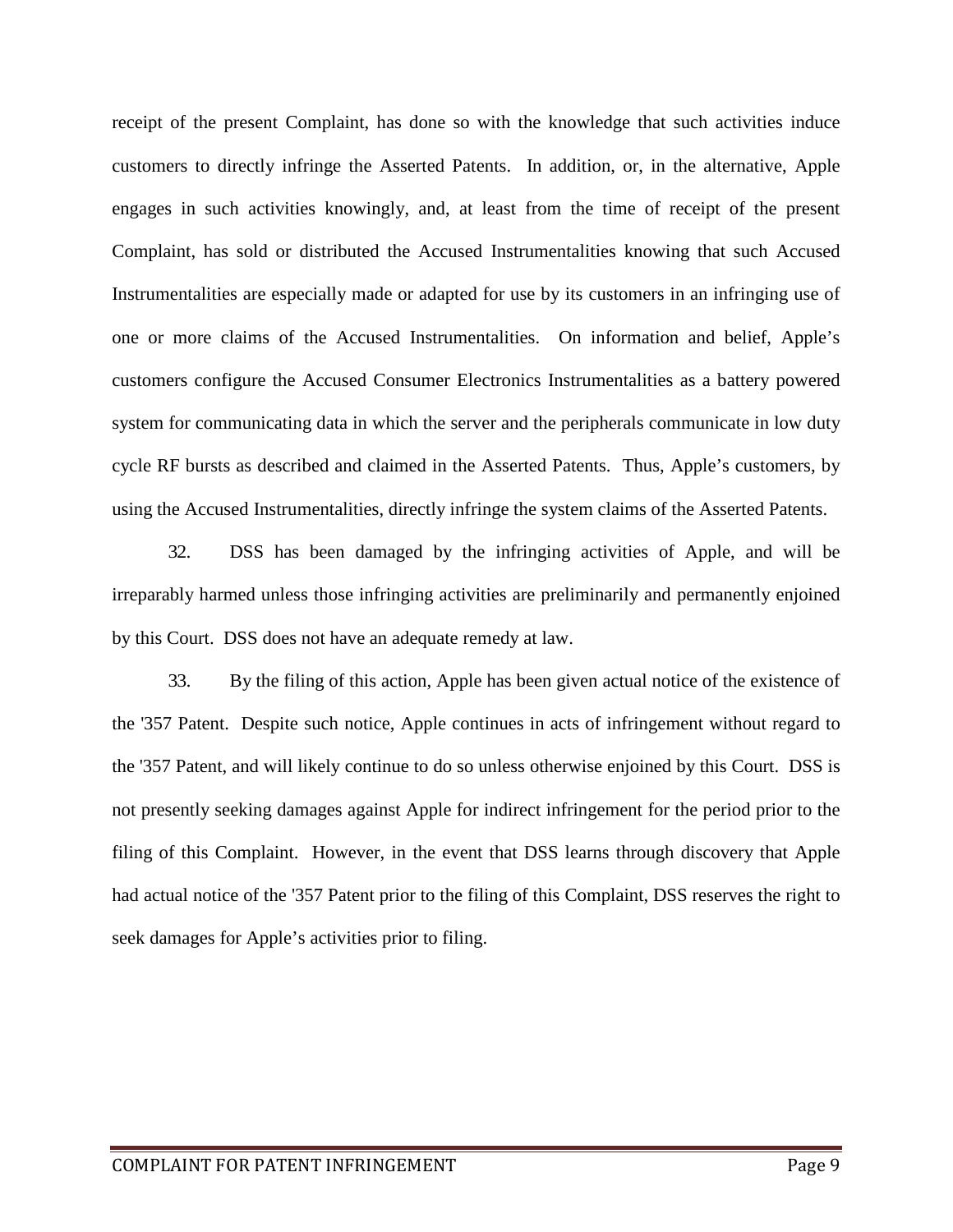#### **REQUEST FOR RELIEF**

WHEREFORE, DSS requests the following relief:

(a) A judgment in favor of DSS that Apple has directly infringed, and/or has indirectly infringed by way of inducement, one or more claims of the Asserted Patents;

(b) A judgment that DSS has been irreparably harmed by the infringing activities of Apple and is likely to continue to be irreparably harmed by Defendant's continued infringement;

(c) Preliminary and permanent injunctions prohibiting Apple and its officers, agents, servants, employees and those persons in active concert or participation with any of them, as well as all successors or assignees of the interests or assets related to the Accused Instrumentalities, from further infringement, direct and indirect, of the Asserted Patents;

(d) A judgment and order requiring Apple to pay DSS damages adequate to compensate for infringement under 35 U.S.C. § 284, which damages may include lost profits but in no event shall be less than a reasonable royalty for the use made of the inventions of the Asserted Patents, including pre- and post-judgment interest and costs, including expenses and disbursements; and

(e) Any and all such further necessary or proper relief as this Court may deem just.

### **DEMAND FOR JURY TRIAL**

Pursuant to Rule 38(b) of the Federal Rules of Civil Procedure, DSS hereby demands a trial by jury of all issues so triable.